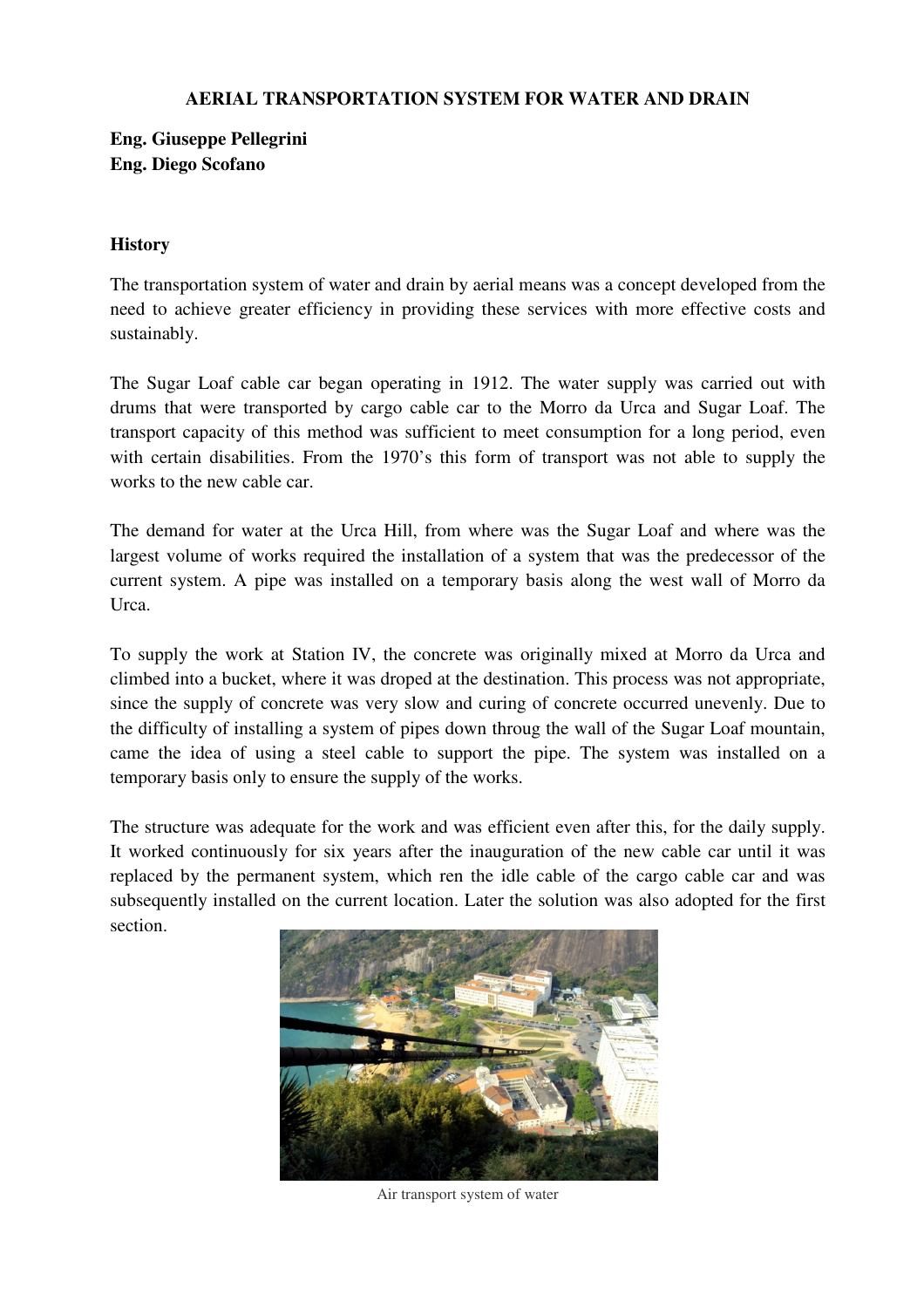## **Technical Features**

To support the pipe on the steel cable connecting parts were used to perform the function safely and allow to perform maintenance on the line. It consists of two clamps, one above, for fixing the cable, and a lower attachment to the tube.

The upper clamp parts, responsible for attachment to the steel, allows the truck roll cage inspection. It was developed from the same concept used for setting the support of the haul rope of Agudio Blondin system.



Set of clamps of the water transport system.

The lower clamp consists of a flat bar bent in the diameter of the tube. With a screw, it applies the necessary pressure to fix the tube. This screw also makes the connection with the upper bracket.

The cable in the first section has diameter 63.5 mm. The tube is 2.5" and galvanized due to the proximity to the sea. The sections are connected by means of threaded sleeves. Was designed to the consumption that historically had its maximum at 200'000 liters a day. Centrifugal water pumps win MWC 250 with a flow of 12 m<sup>3</sup>/h.

The cable in the second section has diameter 44 mm. It was an open cable specifically designed for this application, in order to have the required strength with the same diameter as the cable used previously, and allowing using the same clamps. The steel tube is 1.50" and galvanized also with threaded sleeves.

### **Drain Descent System**

Unlike the Morro da Urca, where the piping system has been supported on the wall down to the utility system, the drain system of the Sugar Loaf operates waste treatment by means of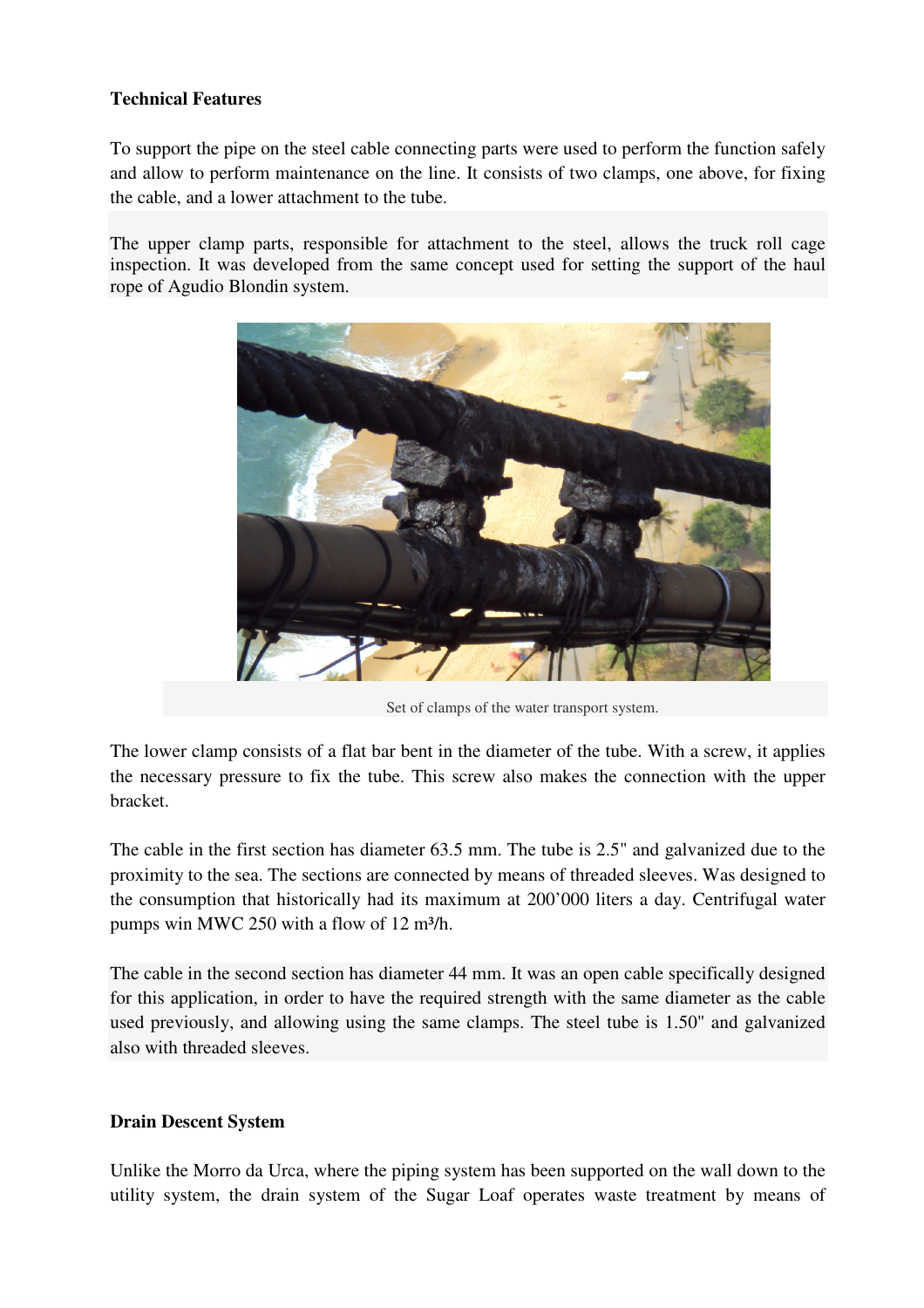concrete cesspit. The treated water is distributed on the ground along the cover of earth available on site. With the increased amount of visitors and the infrastructure of Sugarloaf Mountain, the terrain is not able to receive increasing volume dumped.

As a solution to the problem was conceptualized a system that will connect the sewer of the Sugar Loaf with the system of Urca Hill, which is connected with the public system.

## **Aerial Drain System – Technical Features**

The technology used for this system is similar to the air transportation system of water, with some adjustments.

The tubing used is stainless steel A316, since it will transport a fluid that has more corrosive characteristics. It is a 4 "SCH 10 tube, with 6 meters sections joined by welding sleeves, manufactured in the workshop of the Sugar Loaf. Four thermal expansion compensators will be used to absorb thermal expansion coefficient difference between steel of the cable and stainless steel.

The connection between the pipe and cable will be similar to the water system. Due to the difference in thermal expansion, the connection between the upper and lower clamp is articulated.



Clamp Set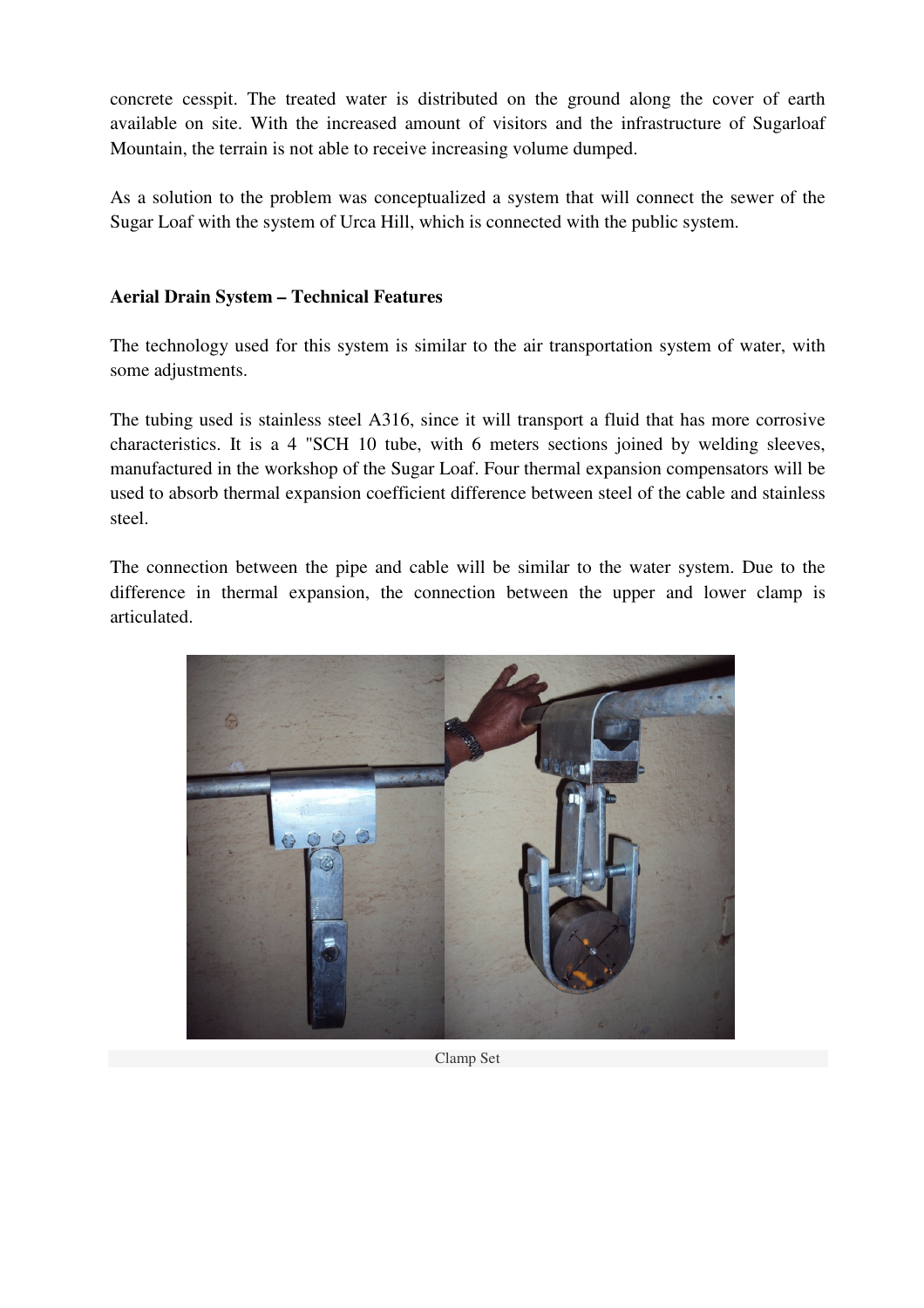

Schematic – Assembly of Top Clamp

The cable will be a 55 mm diameter, closed and galvanized. Was calculated to support the pipe and clamps with the tube filled with water in case of blockage of the bottom outlet.

In addition to the transportation of drain, the installation will be used as a means of communication at the facilities. The water system has currently fiber optic and phone cables fixed under the tube. The cable from the drain system has fiber optic inside it, that will replace the old ones. In the period that the company acquired it, only Swiss Fatzer produced this type of steel cable.

In the sewage structure of the Sugar Loaf there will be a coarse filter and will be installed a large blender that will prevent waste from clogging the pipe. At the under connection will be installed a shock absorber to slow the arrival speed of the drain.

#### **Conclusion**

The aerial system of water supply is continuous, has higher flow capacity, lesser operation and maintenance costs. It has operational advantages, as increases the cargo cable car availability. It is environmentally friendly because decreases water loss.

The aerial drain descent system is environmentally friendly since its conception. Do not dump drain with primary treatment and minimize environmental impacts in an environmental protection area. With the use of steel cable with fiber optics inside it reduces the possibility of damage to the communication system.